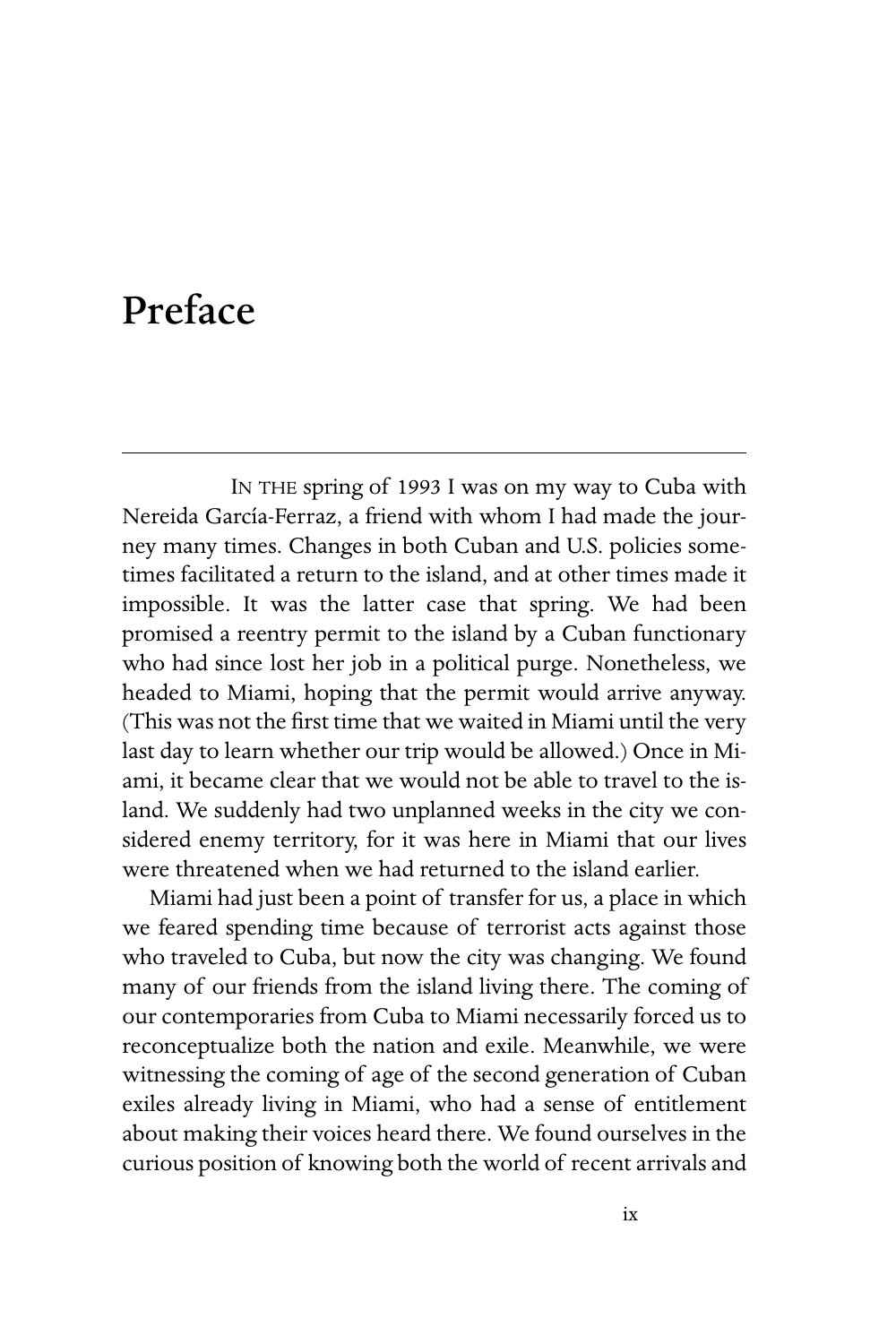the world of those who were raised in the United States. Although we had been in some ways outsiders to both worlds, we were part of both. Miami became the place where we could actually talk and rethink our relationship to the island, the exile community, and ourselves.

What we found initially was common ground, converging visions that crossed the Straits of Florida in both directions. Certain events marked our journey; there were common points of reference, particularly moments of illusion and disillusion. There were differences as well, a broken conga line, discontinuity. A project of national reconciliation needed to be based on an understanding of our differences, not just our commonalties. Throughout these various times, the women seemed able to talk more openly than the men about the ambiguities and the changes that were occurring in our lives. We did not feel a need to defend old political positions, nor deny them, for that matter. Rather, we needed to explore the ambiguous zones, to disagree, to look at our histories and ourselves in ways that helped us to understand how we could continue to engage with the people and places we loved so deeply without losing ourselves in the process. We did not pretend to make statements for anyone; we were just trying to find our moorings.

It had been women from many different perspectives, after all, who had played important roles in forging a paradigm of politics and identity that was inclusive of both home and host countries, mindful of multiple points of reference. Surely, men have been involved,<sup>1</sup> but women have been most critical to the endeavor and have seldom been recognized publicly. Lourdes Casal, a poet and sociologist who reconciled her exile by returning to and dying in Cuba, made the most dangerous and difficult journey, the first return to the island. She built a bridge that has allowed all of us to return.

María Cristina Herrera, founder and director of the Instituto de Estudios Cubanos, was instrumental in promoting a dialog with the Cuban government. Marifeli Pérez-Stable, a founder of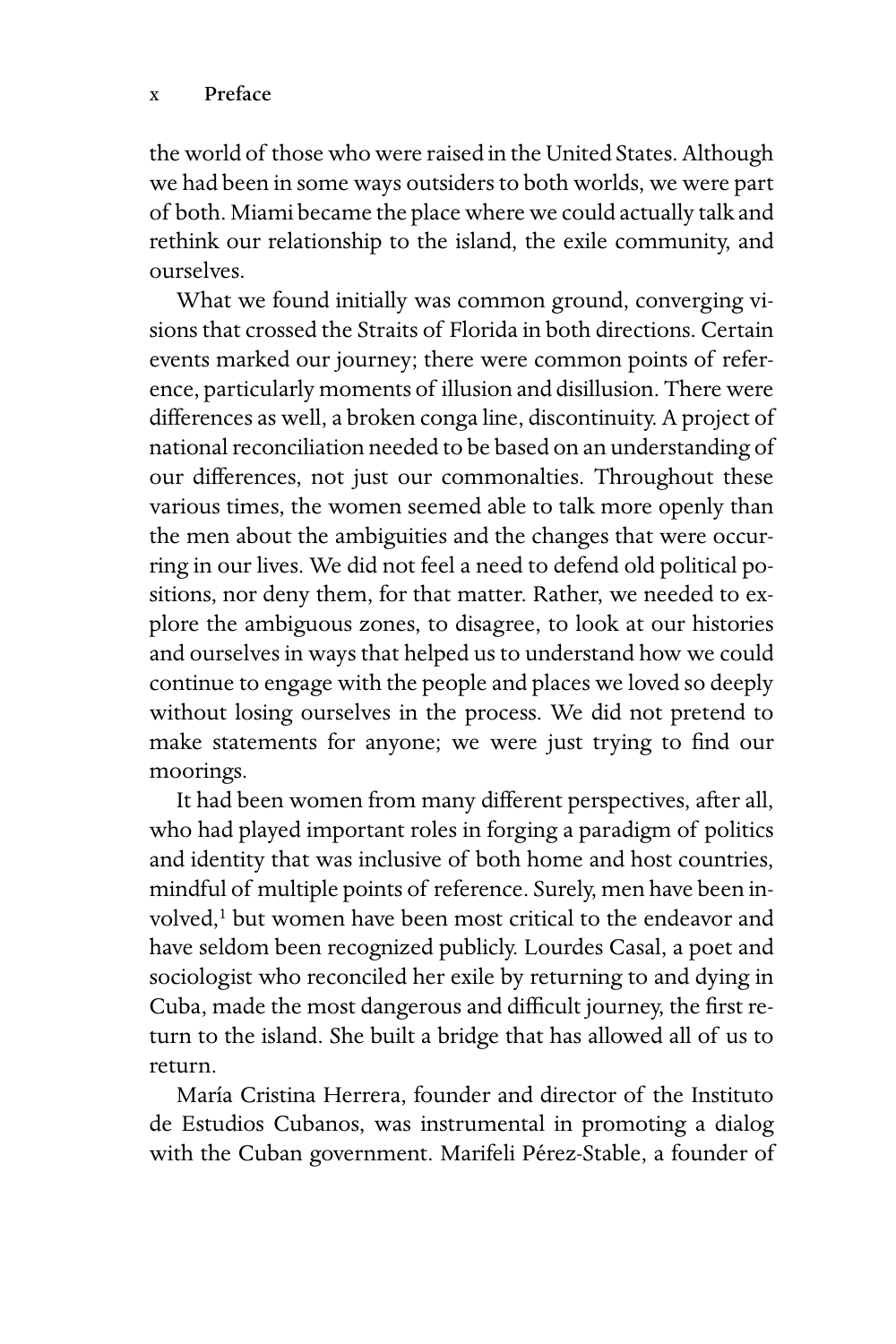the Antonio Maceo Brigade and *Areíto,* forged a vision of unity. Mariana Gastón, Miren Uriarte, Ana María García, Vivian Otero, Dagmaris Cabezas, and Rosario Moreno sought links through the Antonio Maceo Brigade. Alicia Torres for years headed a committee that lobbied for normal diplomatic relations between the United States and Cuba. In Spain, Anabel Rodríguez had done the same. Hilda Diez helped run a travel agency that chartered flights to the island, Silvia Wilhelm continues to work with Puentes a Cuba, and Elly Vilano Chovel opened the past for Operation Pedro Pan children and extended a hand, through the Catholic Church, to those who were still on the island.

Within the academic and cultural worlds, Ruth Behar, Eliana Rivera, Sonia Rivera, Iraida López, and Cristina Nosti all worked on various projects aimed at building bridges, oftentimes at great personal sacrifice, as has been the case of María Romeu, who promoted island music before the Buena Vista Social Club phenomenon and was red-baited from her job at MTV Latino. Then there were the visual artists, such as Ana Mendieta, whose earth sculptures, slowly weathering into the caves of Jaruco and Varadero, testified to her return, and Mercedes Wanguemert, whose paintings and installations explore her obsession, as well as ours, with the island. Playwrights such as María Irene Fornés and Dolores Prida wrote about the intimate sides of exile, nation, and identity. Carmelita Tropicana returns to the island to recapture her lost memory in her play, "Milk of Amnesia," Most recently, Carmen Peláez, a young Cuban born in Miami who defines herself as an exile, has provided intimate glimpses into women's experiences with the revolution and its aftermath in her one-woman performance, "Rum and Coke." Women writers such as Achy Obejas and Cristina García have returned as well. In *Dreaming in Cuban,* García's main character, Pilar, returns to the island, and Celia, her grandmother, who has stayed behind, gives her the task of remembering for the nation. Pilar is an active exile, engaged with the island, not one drowning in nostalgia. In Obejas' novel *Days of Awe,* the very essence of Cuban culture is reexamined through the lens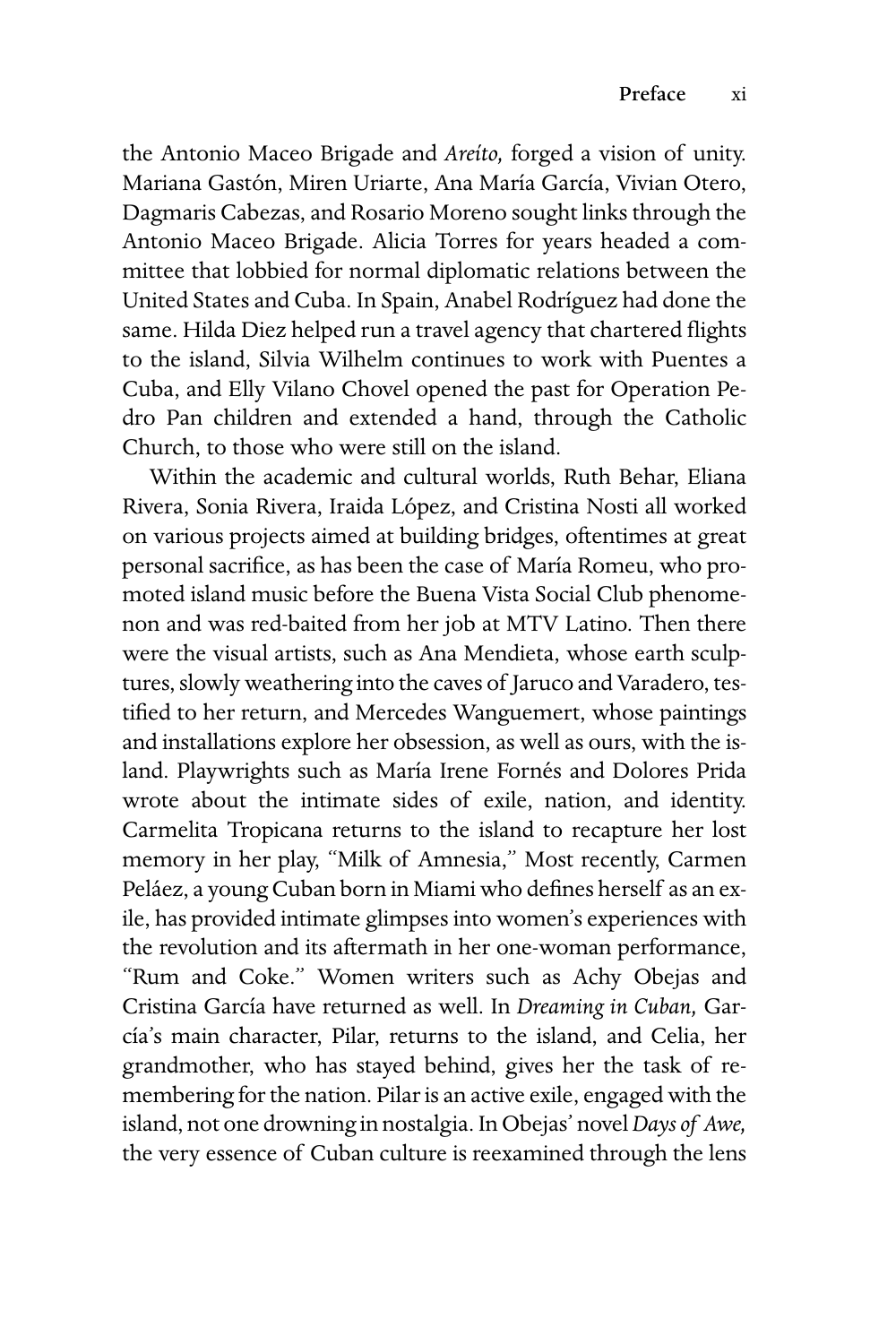of the Jewish diaspora, thus widening and deepening the sense of cultural heterogeneity on the island and in the exile community.

This anthology has come to life with the support of many. Most importantly, the students in my class on Diasporas: The Politics of Gender and Identity, have renewed my enthusiasm to combine teaching and research with compassion and theoretical exigencies. Claudia Gomez, Stephanie Hoehne, and Ashley Gegg helped with research and preparation of the manuscript.

Doris Braendel had faith in the project, and the staff at Temple University Press followed through. Charlotte Sheedy and Neeti Madan encouraged and supported its publication. Patricia Boero and Woody Wickham, formerly of the John D. and Catherine T. MacArthur Foundation, made the initial grant to support the project. Bill Díaz, formerly at the Ford Foundation, facilitated the actual grant made by Rebecca Nichols. Lisandro Pérez and Uva de Aragón hosted our first public encounter at the Cuban Research Institutes' conference in Miami. Quizqueya Enríquez and Consueló Castañeda provided many insights. Achy Obejas read and made important editorial comments on the manuscript. Lisa Milam-Pérez and Eliana Rivera made invaluable comments as well. Translation from Spanish to English was done by David Frey and from English to Spanish by Eduardo Aparicio.Without their talent to build a linguistic bridge, this anthology could not exist. Raquelin Mendieta gave permission to use her sister's artwork on the cover of the paperback edition and supported the project in a very important way.

To Matt Piers, my husband, and Alejandra and Paola Piers-Torres, thank you for your love.

To the authors who have so generously and unselfishly shared their memories and opened their/our hearts, I give my thanks for their trust. Someone asked how the writers to this volume were chosen. At first there was a conscious effort to have representative writers from the island and from the exile community, but these lines were constantly blurring as writers whom I had asked to contribute started leaving the island. There was also an attempt to present a chronology of the exile community by having people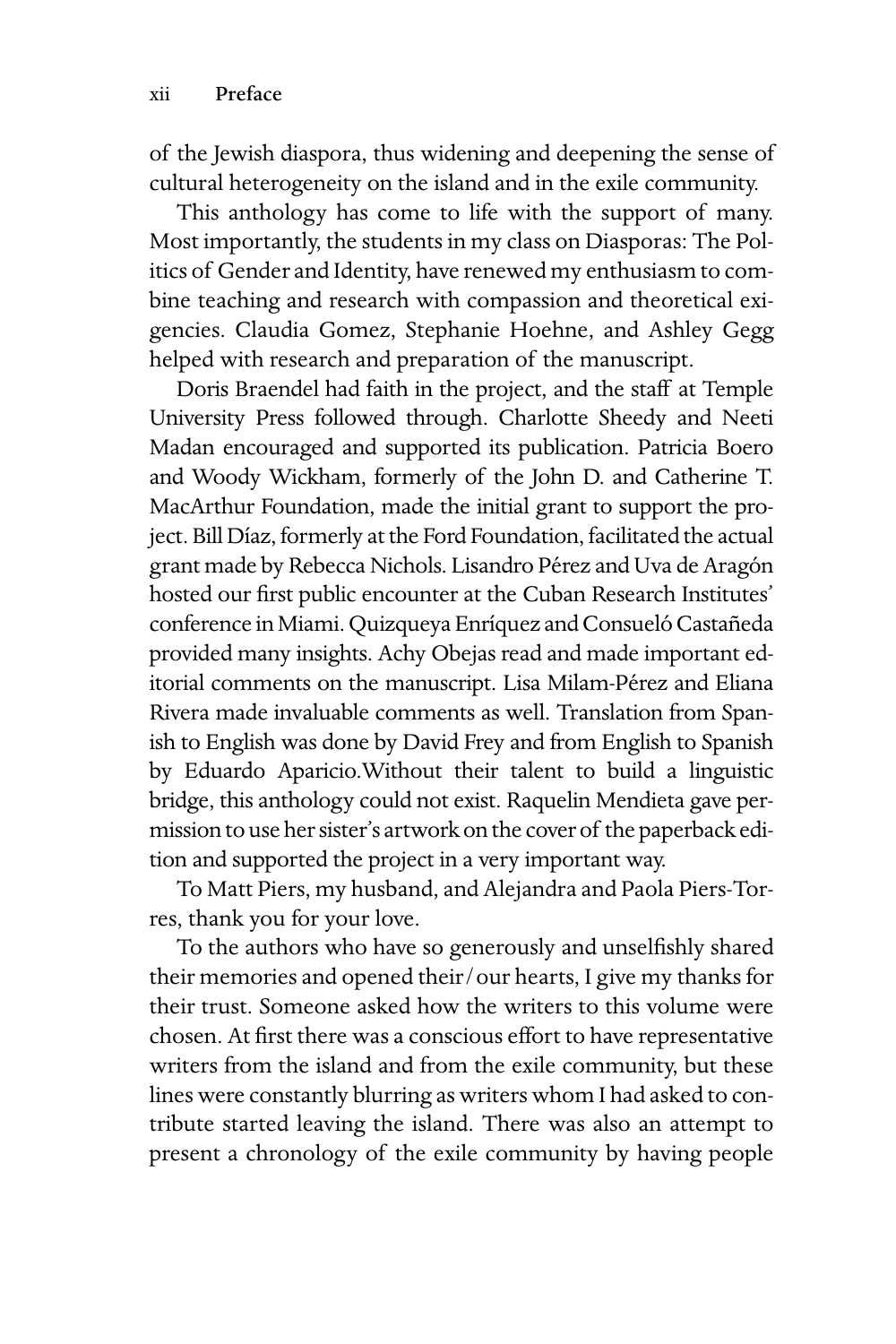who left at different times. Most importantly, though, were the personal connections that we had with each other through which we were able to defy the restrictions that both governments placed on our getting to know each other.

I place this book in the tradition forged by women seeking political and personal reconciliation, the same tradition forged by so many women on the island and in exile, including our mothers, who refused to sever ties with their relatives or their histories. We know that this book cannot yet be published in Cuba. It's not that women on the island do not strive to shorten the distance between us, but exile is still a forbidden place, and to recognize it or engage with it outside the official channels has been simply impermissible.2 It is our deepest desire to be able to return to the island to bring together the authors of these essays, to engage them in the same way we have been able to gather in Miami to discuss gender, identities, and politics of diaspora and nation and to share our personal stories with each other.

### **Notes**

1. Among the publications written by men seeking to understand the Other are Román de la Campa (*Cuba on My Mind: Journeys to a Severed Nation*. New York: Verso Press, 2000), who writes about his journey; Juan Pablo Balaster, María Elena Escalona, and Iván de la Nuez (*La Isla posible.* Barcelona: Ediciones Destino, 1995). Also see *Encuentro,* edited by Jesús Díaz in Madrid, Spain. There have also been a series of aesthetic projects, such as Eduardo Aparicio's photo exhibit, *Entre Miami y La Habana*.

2. On the island Pablo Armando Fernández has always provided a bridge (*Los niños se despiden.* La Habana: Editorial Casa de las Américas, 1968). Most recently the walls in Cuba have started to come down a bit. *Vigía,* published in Matanzas, was the first publication to publish authors who had left. Ambrosio Fornet has advocated for including voices from exile in publications (*Memorias recobradas.* Santa Clara, Cuba: Ediciones Capro, 2000). Víctor Fowler (*Rupturas y homenajes.* La Habana: UNEAC, 1998), has explored the other side, as has Jorge Luis Arcos (*De los inferos.* La Habana: UNEAC, 1999). Most explicit has been the work of visual artists such as Los Carpinteros, Kcho, and especially Tania Bruguera, whose work is included in this anthology.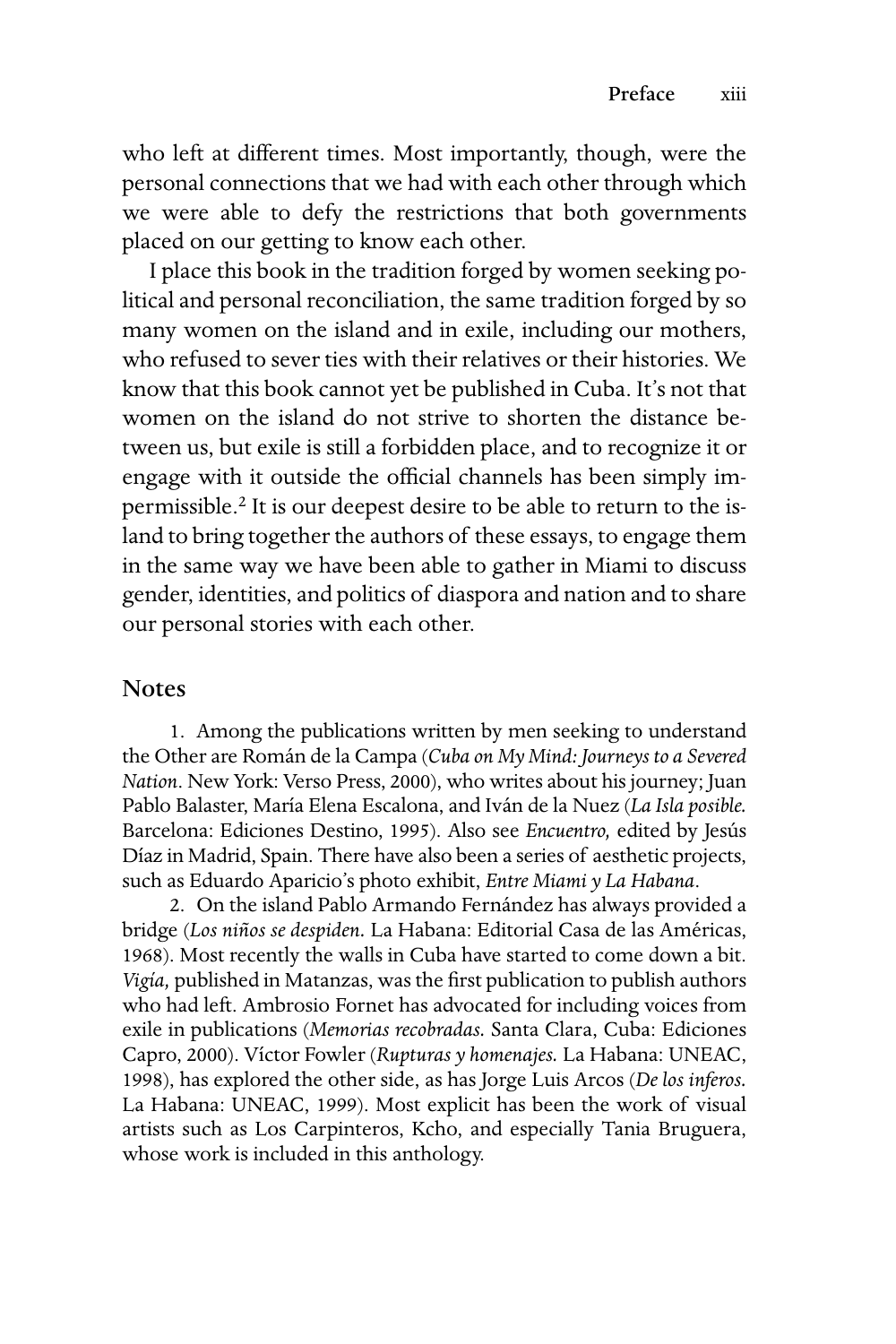# 1

# Introduction

*María de los Angeles Torres*

"BY HEART," in English, "*de memoria,*" in Spanish: Both suggest memories that can be recalled with ease, as well as those that contain intimate knowledge of past events or people. These essays are written from that intimate place of memory, not from the ease of recollection. The authors were born in Cuba, an island/nation only ninety miles from the United States. Our lives were forever altered by a revolution in 1959 that captured the political imagination of all those who dreamed of a future marked by social justice.

We had been an island nation bounded by a seawall floating between seemingly contradictory coasts, sometimes Europe and the New World, other times North and South America. However, the revolution unfolded in the era of the Cold War, whose geographical concerns insisted on placing an island in the Caribbean at the center of a struggle between East and West, communism and capitalism. This great, global ideological fault line has made it difficult to explore the divisions within our nation, which in our experiences ran much deeper. In this new conflict, our moorings were unhitched, and e*l malecón,* the Havana seawall that hugs the central part of the city and is such an intimate part of our national iconography, went from containing a nation to dividing its people. Staying or leaving became a litmus test to prove loyalty and ulti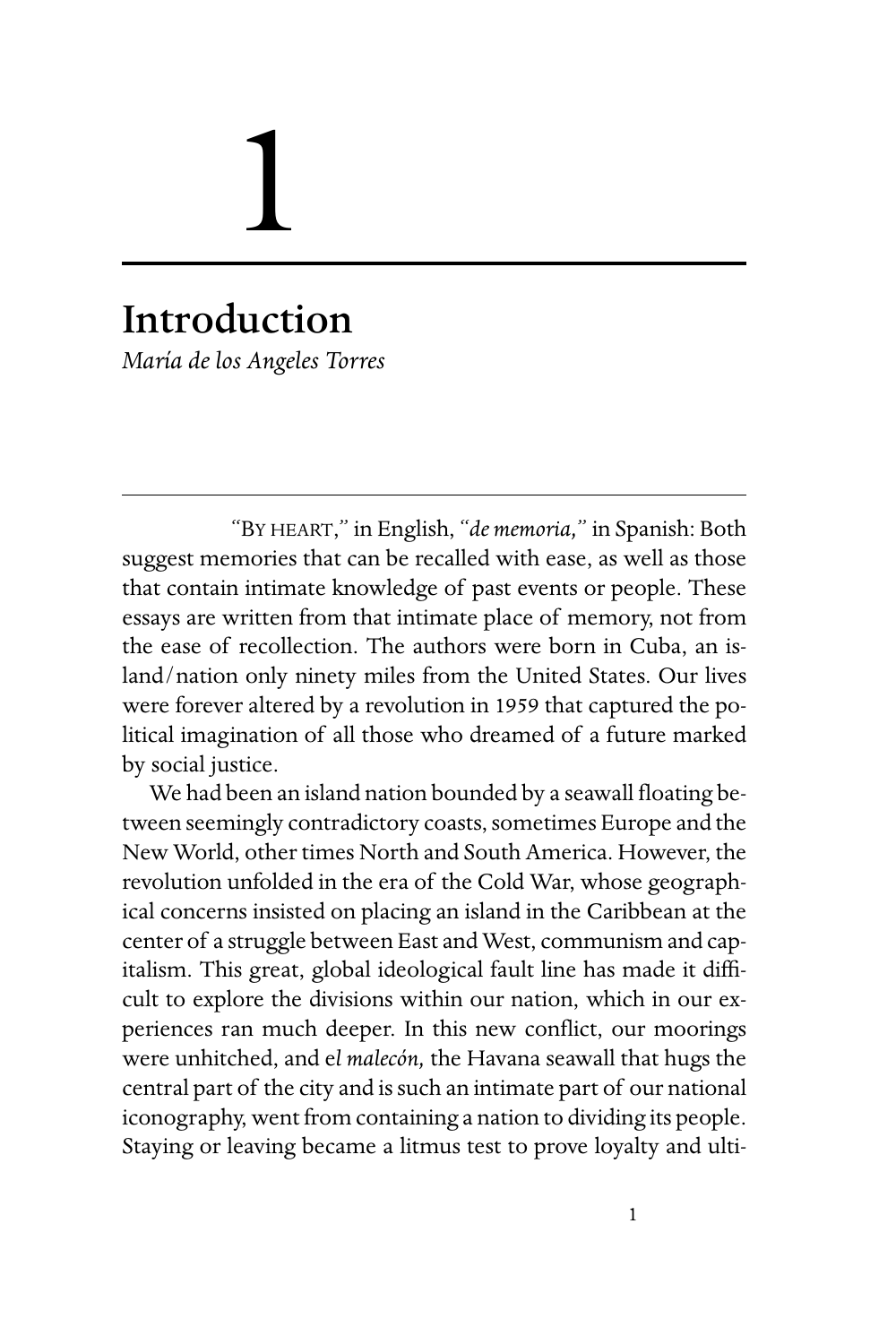mately *cubanía*. For those in exile, the island was forbidden, just as the exile was off limits to those on the island. The Other was erased from official memory, as travel was prohibited by both states, communications were made almost impossible, and exchanges were criminalized. For the island and the exile, collective and personal memories became a militarized zone sharply demarcated and jealously guarded by those bidding for power.

This book brings together the voices and images of women who have met during their unauthorized travels beyond these boundaries. Some of the authors have lived most of their lives on the island, others in exile; some have only recently left the island. Each post-revolution exile generation is represented: the Operation Pedro Pan generation of the 1960s, the Freedom Flights of the 1970s, the Mariel boat lift of the 1980s, and the "low intensity" exiles of the 1990s, thus providing a personal chronology of exile history.<sup>1</sup> Some of the authors have been able to return to the island for long periods; others have been refused reentry by the Cuban government. Those writing from the island witnessed each exodus and each return. They too have spent time abroad exploring the forbidden exile. We have all endured separations from parents, children, family, and friends.

Our encounters with our Others gave us an opportunity to meet and build relations with our counterparts on the island/in exile. We have found among us common ground as well as differences, and we have developed shared points of references. In the process, we learned that we could not make sense of either our past or our present with only militarized conceptions of our identities. We felt constrained by rigid identity schemes, particularly those tied to notions of singular nation-states or implacable political programs. These essays chronicle our travels outside the geographical and ideological confines of nation and exile, boundaries demarcated by two feuding states in the Cold War era. They are also searches for more complex frameworks with which to make sense of identity(ies) that were not exclusively rooted in either host or home countries; in one of two political dogmas, in solely the intellect or the heart.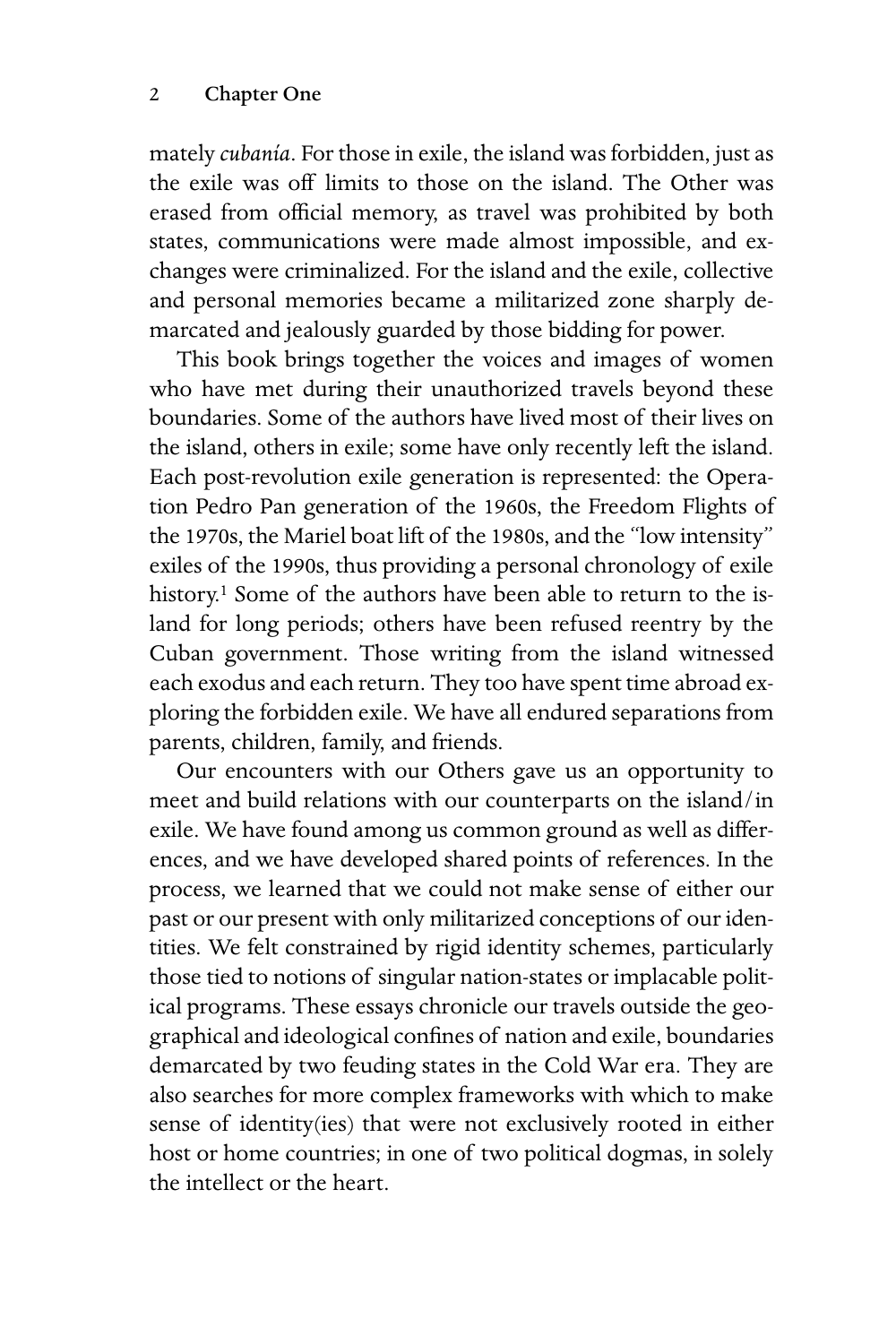Perhaps our revolution and its exiles are unique. They are embedded in a long history of external and internal exiles. The Cuban nation, its landscapes, physicality, and spiritual values were imagined from the distant gaze of exile *(la lejanía),* causing certain anxiety about its precise location. The nation is imagined from abroad in the poetry of José María Heredia and Gertrudis Gómez de Avellaneda.2 Félix Varela and José Martí envisioned the modernist nation from the United States. An U.S. invasion interrupted this utopian dream, and thus, the United States acquired a unique place in the island's history, and Cuba and its exiles would come to occupy a central location in the colonial imagination of the Right and the Left. Perhaps it is this relationship, coupled with the dramatic moment in world history in which the Cuban revolution occurred, and the moment of rupture in U.S. society unfolding at the time of our emigration, that make us think of our national destiny and our displacement as exceptional. But our search for nationhood and the consequent displacement of people are not unique. After all, the twentieth century in part is defined by political struggles for independent nation-states that then engendered authoritarian regimes. Nationalism has an essential association with exile.<sup>3</sup> Exile, after all, is the antithesis of nation. It creates a strongly knit community based on commonality, whereas exile represents those who are different. Exiles, in turn, also erect tightly woven places with clearly demarcated boundaries.

Cuban nationalism also shares similar gendering processes with other movements, which in turn placed women in a potentially oppositional location. The struggle for independence of modern nation-states was often symbolized through feminine imagery4—a woman draped in the national flag unshackling the chains of colonialism. However, these movements gave rise to a modern form of patriarchy in which the state (note that in Spanish it is preceded by a masculine adjective: *el estado*) assumed authority over the nation (family): *la nacion* and *la familia,* both preceded by a feminine adjective.

In its most severe form, these patriarchal states became authoritarian and demanded nothing less than complete loyalty as a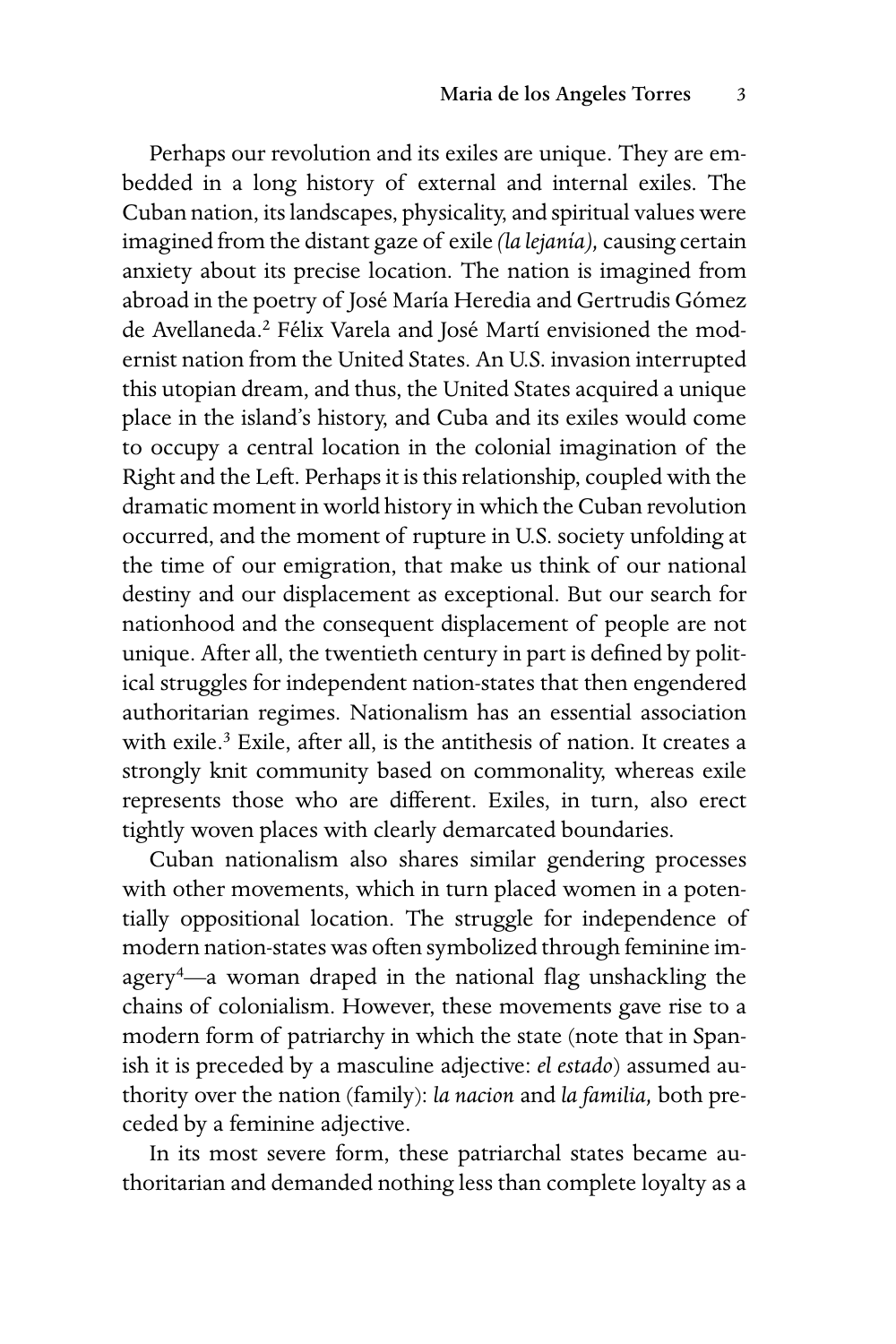condition for membership. The disloyal were banished and the loyal prohibited from having contact with those who had left. In the case of Cuba, travel within the island as well as to and from the island was restricted and monitored. Cuba became one of the few countries in the world in which its citizens had to ask for permission to return to visit as well as to travel abroad. Although travel in modernity can be construed in many ways, $5$  in this case it became a means to defy the official order. Women, in particular, were the ones to travel to maintain contact with their relatives.

Each journey, in its own way, challenged the foundations of the boundaries, which defined who we are. The essays do not attempt to present a new cartography, but perhaps one more nuanced. Internal and external exiles provoke a particular gaze,<sup>6</sup> perhaps a more complex understanding of our realities, which provide new ways of thinking even about nations.7 Our purpose here, however, is to suggest different ways, not new ways, of defining nations, more layered, definitely more intimate ways of defining/ becoming who we may be.

## Contesting the Boundaries of Exiles and Nations

Our travels are aquatic, fluid, and thus the volume opens with "The Boat" (*"El Bote"),* a poem written by Achy Obejas, whose family made the journey from Cuba to the United States in a small boat. She writes, "we don't seem to leave the country, you and I, always with an open map, searching the borders and open coasts."

What is the difference between exile and nation? Liz Balmaseda begins her poetic appreciation of Miami by stating, " It is, at its most luminous stretch, a reflection." "Havana, twinkles in Miami." While growing up in the main port of entry for Cuban exiles, the island existed for Liz "only in the most poetic terms." Thus begins the search for a space between memory and reflection where the clearly demarcated political boundaries between exile and nation blur.

If exile is to live in a place where there is no house in which we were children,<sup>8</sup> nation must be the place where this house still ex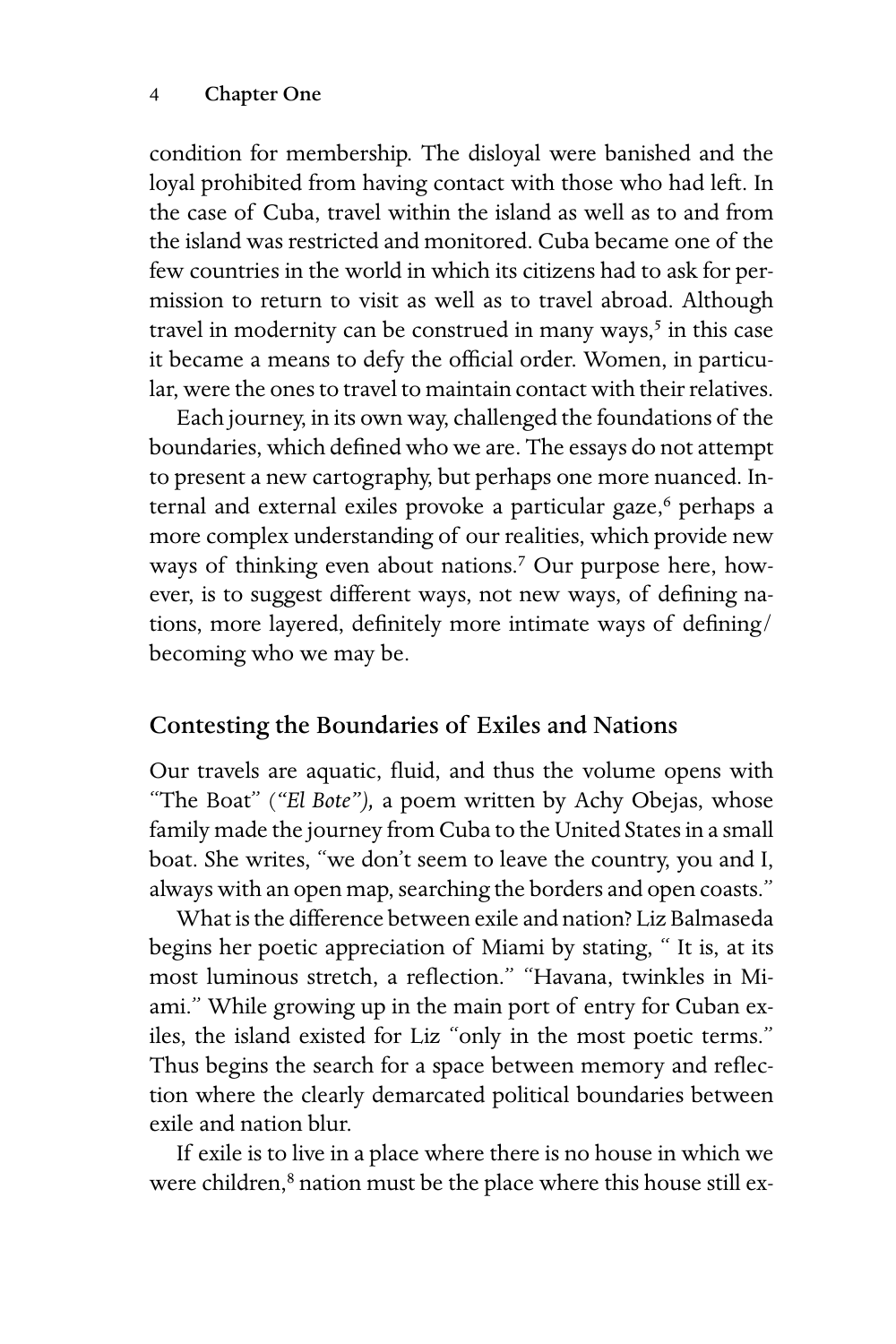ists. Why does *home* have to be constructed in one geographical place? Indeed, the homes of our childhood stand erect in our memories and remain intact when we revisit them as adults. Even their sizes as we remember them from childhood remain intact in our memories, although they are in reality much smaller when we re-experience them as adults. Thus nations also live in our memories, not only in politically fractured geographical zones.

I was sent to the United States unaccompanied, at the age of six, through a secret U.S. State Department–coordinated operation named Pedro Pan. In my essay "Where Ghosts Dance *el Guaguancó,"* I write about how my search for home first led me back to the island with the Antonio Maceo Brigade. "The homecomings were intense. We had a sense of mission and community, which bonded our generation in a very special way. . . .We were a political phenomenon, children of the exile returning home." Over the next few years, I was to experience a deep sense of disillusionment, which paradoxically I shared with my newfound friends on the island. I came to understand that the political culture that drove me away from the exile community also characterized those in power on the island. Still, I did not want to renounce the island, my nation, nor did I want to accept exile on its terms; rather, I needed a place in which I could bring together these seemingly contradictory parts of who I am and who I wanted to be. I found this place outside the state institutions, a place where nations are fluid, where they are sustained by collective and personal recollections. Nations are, after all, our souls. They are where our past and present meet to imagine a future, create new homes.

We typically think of the boundaries of nations almost exclusively in terms of geography.<sup>9</sup> Exiles are bound by that geography as well, because it becomes a point of reference. Maybe it is easier for those bidding for power to lay claim to a physical territory than to control the other components that constitute nationhood.

Geography is also experienced personally, however. Nereida García-Ferraz' family made the decision to leave the island in the early 1960s but were not able to depart until 1970. She remembers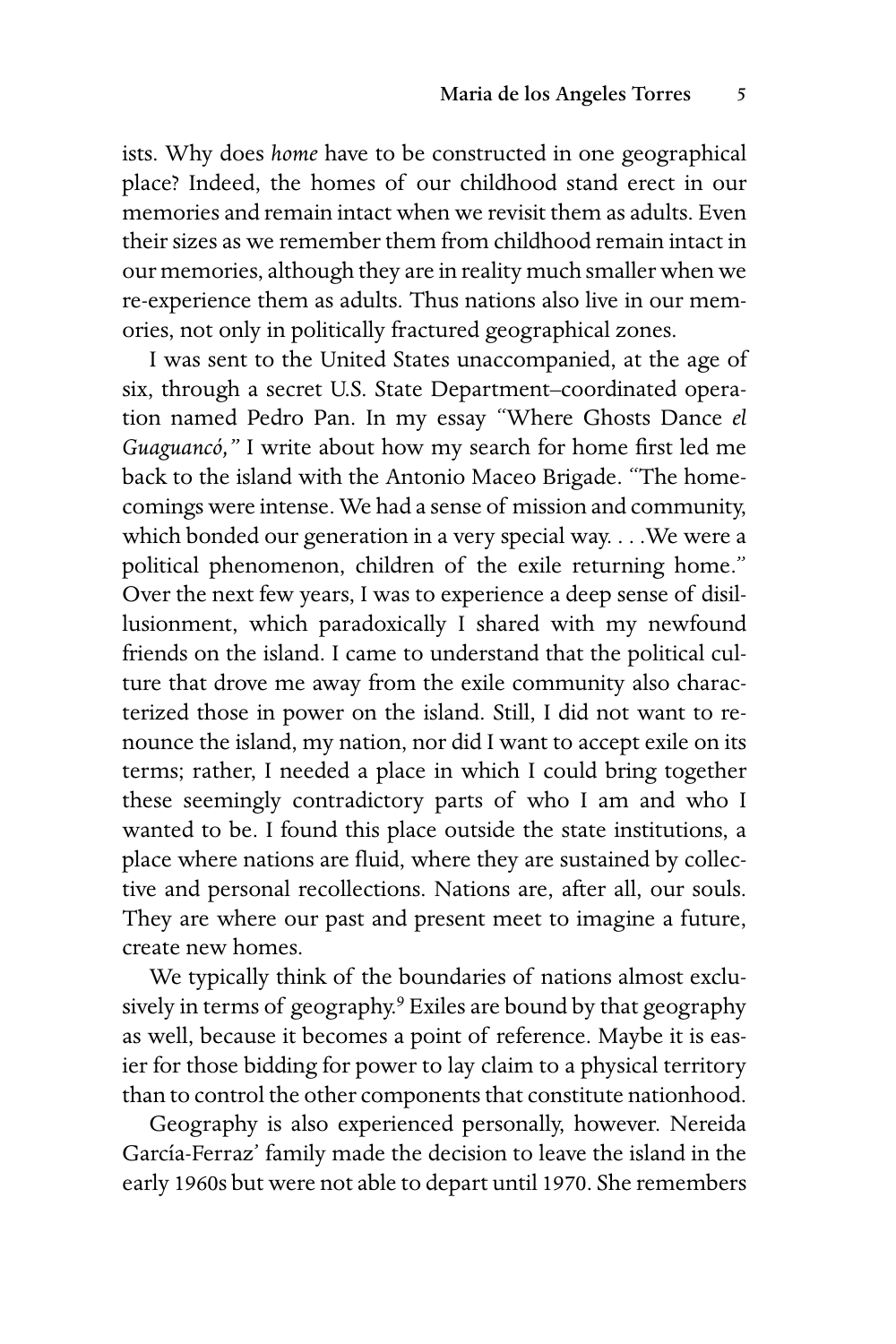the time that preceded her "Freedom Flight": "I learned to keep my eyes fixed on the landscape: I knew that one fine day I wouldn't be there anymore, so I enjoyed it all in a very special way, as if to keep it from escaping my memory." It was the images of her relatives in the 1950s that "helped me rebuild myself, to place pieces of the puzzle, searching always for that bigger image that will help me understand what paths everyone took to get to the places they are today." The photographs of her relatives helped inform her sense of family geography, for "they bring the consolation of knowing that, at one time, my family had lived whole eras in a single place, had belonged to a place: the island." By returning, Nereida was able to reconnect with both her family and her landscape.

For many of us displaced from our homeland our greatest desire was to return there to live, but the Cuban government would only permit us to visit. Yet our visits, taking place after nearly twenty years of exile from Cuba, had a tremendous impact on the island nonetheless. 5*5 Hermanos,* a documentary film about the first group of young exiles permitted to visit the island, caused a sensation in Cuba. The book account, *Contra viento y marea,* won the testimonial literary prize from Casa de las Américas. Both in the exile community and on the island, those of us who traveled back to Cuba represented the antithesis of the official positions. Our travels dispelled the myth of irreconcilable, separate realities. For the exile community, our returns somehow questioned the essence of exile—that is that you cannot return. We were met by an extreme terrorist backlash. For the island, we were living proof that Cubans lived outside the boundaries of the state, thus challenging the state's authority to de-nationalize those who left. The Cuban government kept close tabs on us.

Our travels provided us with an opportunity to establish a human link with our homeland. Two great poets, Eliseo Diego and Pablo Armando Fernández, opened their homes to *los Brigadistas*. Their daughters, Teresa de Jesús Fernández and Josefina de Diego, became my close friends. For Teresa de Jesús Fernández, the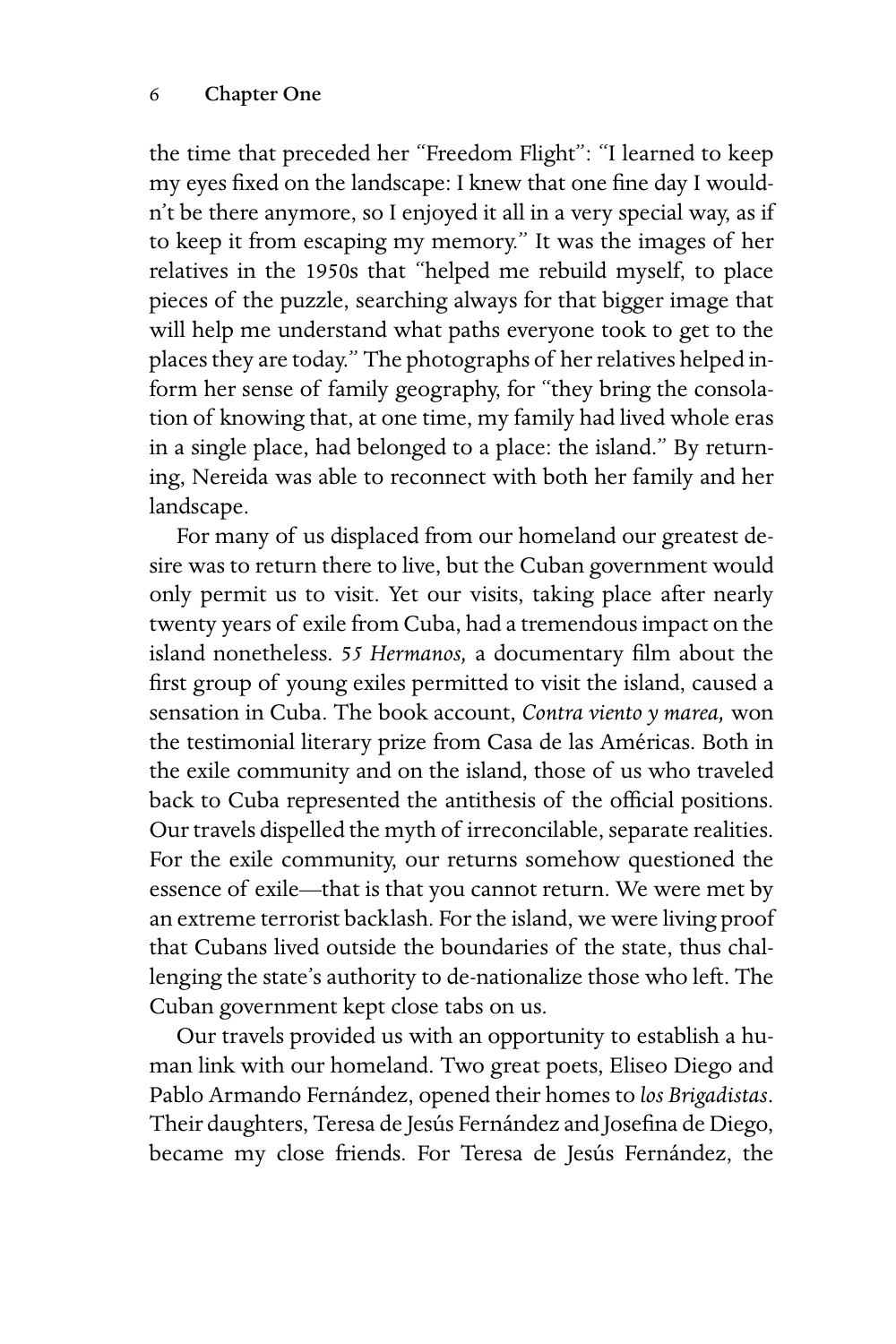boundaries between nation and exile were edged in her sense of self, not in geography or ideology. Her passage from childhood into adolescence and the loss of innocence were intricately interwoven with the departure of her best friends into exile. In "From This Side of the Fish Tank" (the glassed-in passenger waiting area at the airport), she remembers, "Some of my most wrenching memories belongs to this stage in my life: the last night we slept under the same roof. This was the beginning of an endless incision." "Exile," she explains, "tends to be seen as *des-tierro* (landless); seen this way, it is only those who leave who suffer." For her, this is an incomplete definition, for it does not include "the Other; the internal exile who is left with the estrangement." If the departure of her friends edged a painful incision, the return of young exiles marked her passage into adulthood. Teresa was at first ambivalent about the returning youth; after all, we were allowed to criticize the government in a manner that would incur punishment for those on the island. She "discovered that they had a different way of looking at things; more than just seeing them, they imprinted them." At first she did not understand this process, but when she thought that someday she might be in their place, "I started being more careful about the way I experienced my own city." She now lives and works in Italy most of the year.

Josefina "Fefé" de Diego's family had almost left the island in the early 1960s, which marked them forever with the "original sin" of having once thought about leaving. Her curiosity about what could have been her parallel life in the United States drew her to the returning young exiles. In her essay "Through Other Looking Glasses" she reflects on how her family history contributed to her more fluid view of her Other as well as her sense of time itself. Fefé knew well the dynamics of displaced geographical memories. Her grandmother had spent ten years in New York as a child. She had taught English to her son, Eliseo, "because she couldn't imagine his company without finding that odd underground river of communication that can only be established through the nuances of one's first language." For Fefé, lan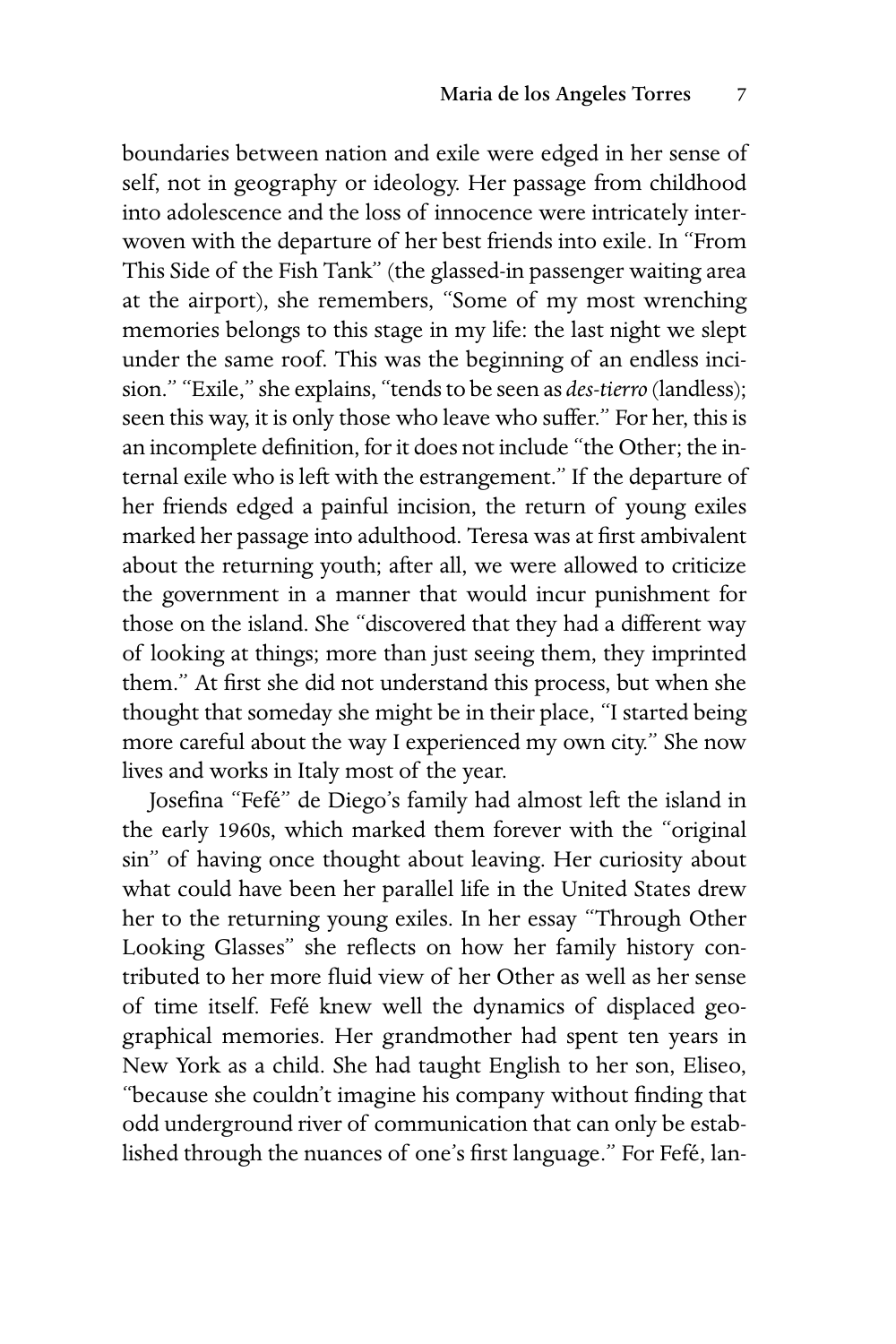guages both bound and blurred her nation and its boundaries and changed her sense of time. "For me," she writes, "meeting some of these young people has meant recovering very dear friends, friends who, as my father would say, enlarge time for us."

For the Cuban public in general, the government's reversal of its long-standing policy of keeping exiles off the island was traumatic as well. Unlike the U.S. press, which had heralded the successes of the "golden exile," the Cuban media was mostly silent on the exile community, except for periodic reports of how poor life was for them in the United States. This image was shattered after more than 125,000 exiles returned to the island in 1979 to visit relatives. Regardless of how difficult life was in the United States, the exile community as a whole had more access to consumer goods than did residents of the island. Political and economic discontent began to rise.

In April of 1980, shortly after the Cuban government announced that those wanting to leave could do so through the Peruvian Embassy, thousands of people jammed the compound beyond capacity. Finally, an arrangement was made to transport refugees to the United States through the Cuban port of Mariel. Mariel cut to the core. The island again split wide open as those who stayed were encouraged by the government to organize *Actos de repudio* (Acts of Repudiation) in the homes of those who were leaving. The official boundaries between nation and exile were once again reinforced. Those who left via Mariel became known as *Marielitos*. Ironically, both the Cuban state—and the U.S. media—constructed images coincided to portray *Marielitos* as *la escoria* (the undesirable scum).

Beyond this ideologically driven image were the individuals who became the new exiles. In "La Salida: The Departure," Mirta Ojito describes how the departure plan unfolded for her family. In retelling her story she asks, What is the essence of one's identity? Mirta was sixteen at the time that her parents decided to leave via Mariel. Her account of the fourteen days before her departure document the process of shedding all those familiar points of ref-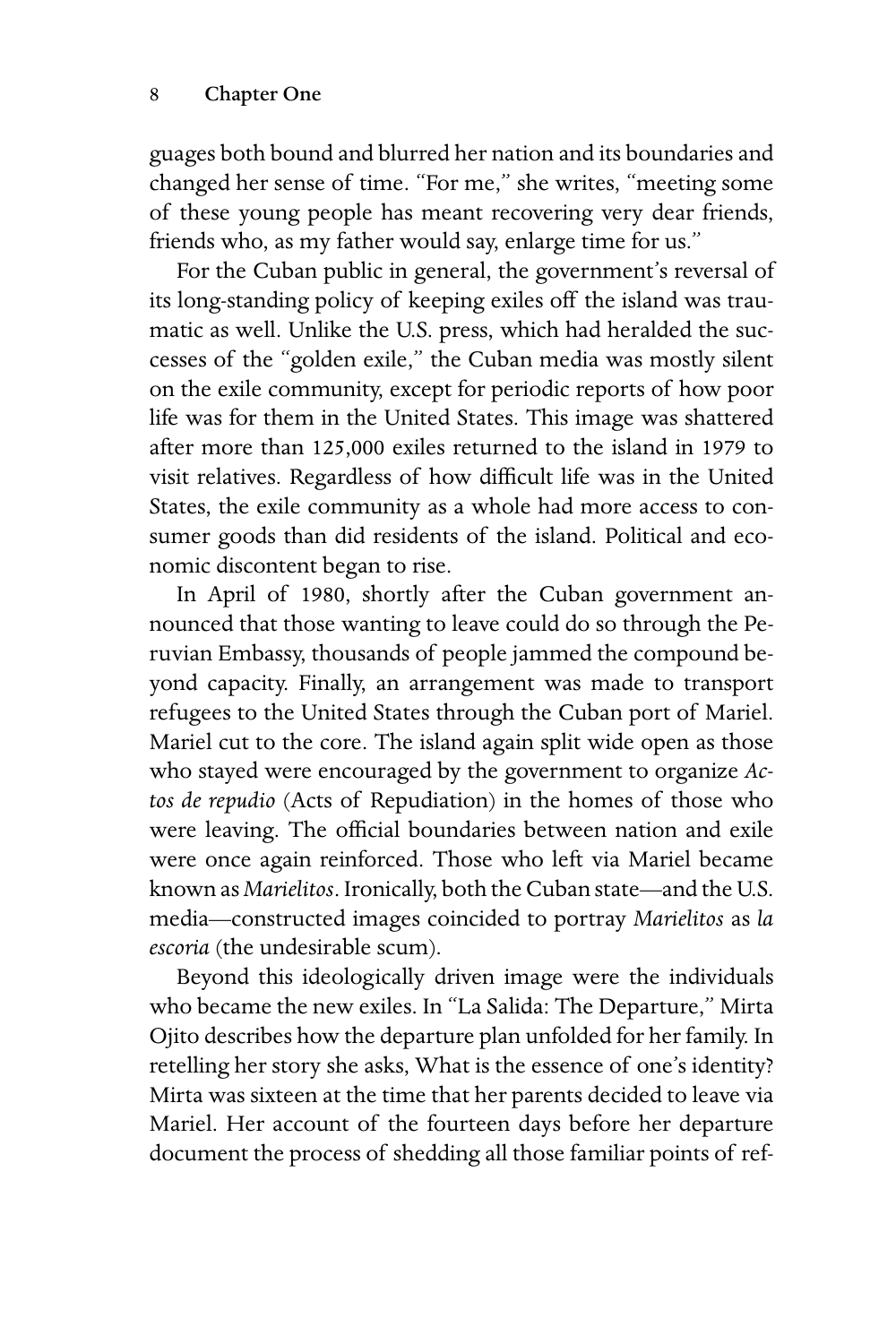erence that define who we are and where home resides. Mirta writes, "A home is a hard place to abandon. Where does one end and the home begin? Are treasured possessions just things?" After her family left behind their material belongings they were taken by police car to a makeshift detention center called El Mosquito, which Mirta describes as "the final stop to strip us of our identity and possessions." It was here that people were clustered by different categories and classified according to which boats would take them to the United States. "From then on, our names become unimportant. The Valley Chief had become our new identity."

Carmen Díaz recounts her own Mariel departure in her essay, "The Recurring Dream." As a young girl she believed in the utopian dream of the revolution and thought, "I would have loved, secretly and with such passion, to have joined the guerrillas. I would be a guerrillera." In 1978, Carmen was teaching physics at the University of Havana. Revolutions, after all, should be a continual process of reflection and criticism, and it was in the hard sciences that critical thinking flourished at the time. Soon she realized that the regime would not permit this. Carmen writes, "I left because that world became too narrow for me." But *Marielitos* were met with contempt in the United States. The same authoritarian political culture they had hoped to leave behind was also institutionalized in the exile community, and two feuding states that "play the immigration question like a game of ping pong without paying much attention to how they were tearing people apart were costing me my life." Carmen had left two young daughters behind, thinking that it would only be a matter of months before she could reclaim them. Carmen writes, "Time is irretrievable." She dreamed repeatedly of saying goodbye to her two young daughters and to her hopes of being part of a revolutionary dream.

Young exiles returning home physically crossed paths with a generation that was leaving. We still believed in the utopian vision, whereas they were beginning to view exile as a viable alternative to what had become their lost dream. Yet the more time we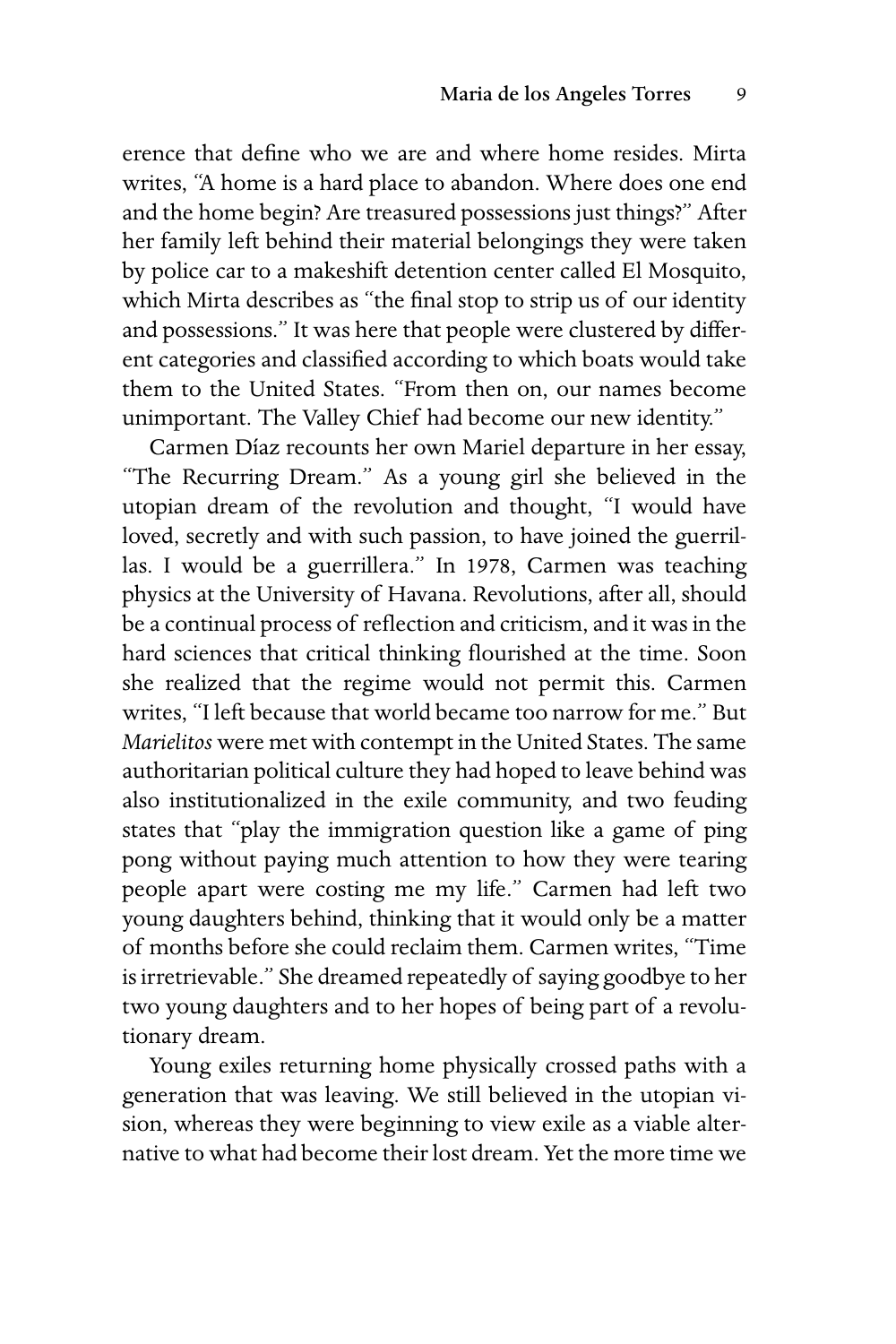spent in Cuba, the more aware we became of how corrupt the system was. We also met a generation on the island, intellectuals, and artists of the 1980s, and as trust began to build, we shared our disillusionment with these friends. The 1989 Arnaldo Ochoa Sánchez trial and his execution became a defining moment. The increasingly transparent ideological veil that had given a sense of coherence to the revolution project unraveled. We scrambled to make sense of the moment as well as the past. For those on the island, part of this process meant recouping what had been lost, including what was lost in exile. Initially, many tried to do this by engaging in an intellectual and aesthetic contestation of power on the island as we were trying to do through exchange programs, but we soon discovered the limits to this endeavor. Exile soon became a condition that defined not only those outside of the national territory, but also those inside as well. The Ochoa trial left no doubt that claims of democracy and justice were official deceptions. Dreams and illusions dissolved into stark and hopeless reality. Islanders, just as exiles, realized their impotence, for few had access or permission to construct the collective project that now imposed a collective memory and future and a grim one at that.

In "Only Fragments of Memory," Raquel Mendieta Costa recalls "that if anything defines the way I looked at the world during the first years of the Revolution, it is amazement." For a young girl, the early 1960s were years of wonderment. Although some of her relatives left for the North, her family stayed. In her essay she weaves fragments of her memories about political and personal events. Throughout, she explores the contradictions in the promises of the revolutionary government and her personal experiences living with the consequences of decision made by those who held the reigns of power. In contrast to the heroic tales of success, which she parallels with her own experiences as a competitive swimmer, she offers a personal account of the failure of the collective project. In offering her version, she in effect questions how history itself is constructed. Raquel's break with official history took her to exile as ours had taken us back to the island.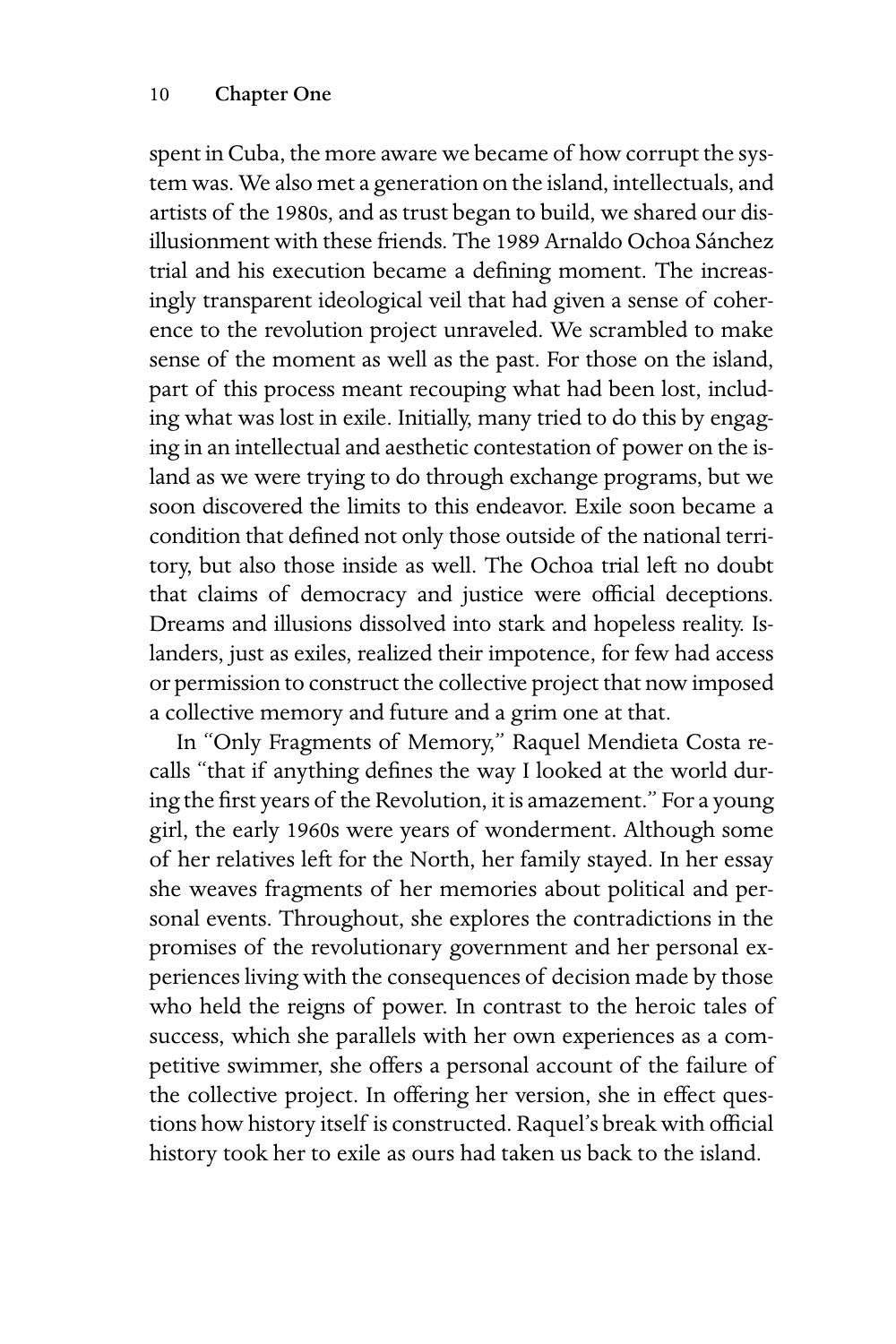In "Words Without Borders," Madelín Cámara explores her journey in search of a Third Option, neither exile nor the island's political model. Madelín, a member of what has been called *La Generación de los Ochenta,* the 1980s Generation, left the island in search of philosophical positions not rooted in either side of the geographical/philosophical divide of Miami/Havana in which she could explore a new paradigm.<sup>10</sup> She begins her essay by stating, "The history of an exile does not begin the day we leave the country, but on the day we feel that the country has abandoned us." Her first departure was to Mexico, a neutral zone that at the time was home to over 4,000 Cuban intellectuals, artists, and writers, but pressure from the Cuban government soon forced her to cross into the United States.

Tania Bruguera, a visual artist, was one of the first on the island to explore the loss felt on the island when people left. Exile as a forced physical separation severs contact with the familiar points of reference that contribute to the creation and sustenance of memory. It also alters the landscape for those who stay behind. To explore the loss of exile was somehow to violate the official stand that the revolution was stronger and purer, without those who left. Very few academics were even permitted to write about the community abroad. The impact of the exodus of the 1990s was dramatic. Thousands of people left on makeshift rafts, and hundreds of intellectuals, artists, musicians, writers, and filmmakers made their way to "third countries." Tania began her journey to understand exile through the work of Ana Mendieta, an artist who had emigrated to the United States as part of Operation Pedro Pan. She, too, had returned to Cuba to work. After her death, little was said about her work on the island. Tania recreated Ana's work to recover for the nation its parts, which lived in exile. She continued exploring the sense of loss through a multifaceted project, Memory of the Postwar Period *(Memorias de la posguerra),* which began as an unofficial publication that dealt openly and honestly with the loss that exile leaves on the island and the longing for those who leave nostalgia in reverse,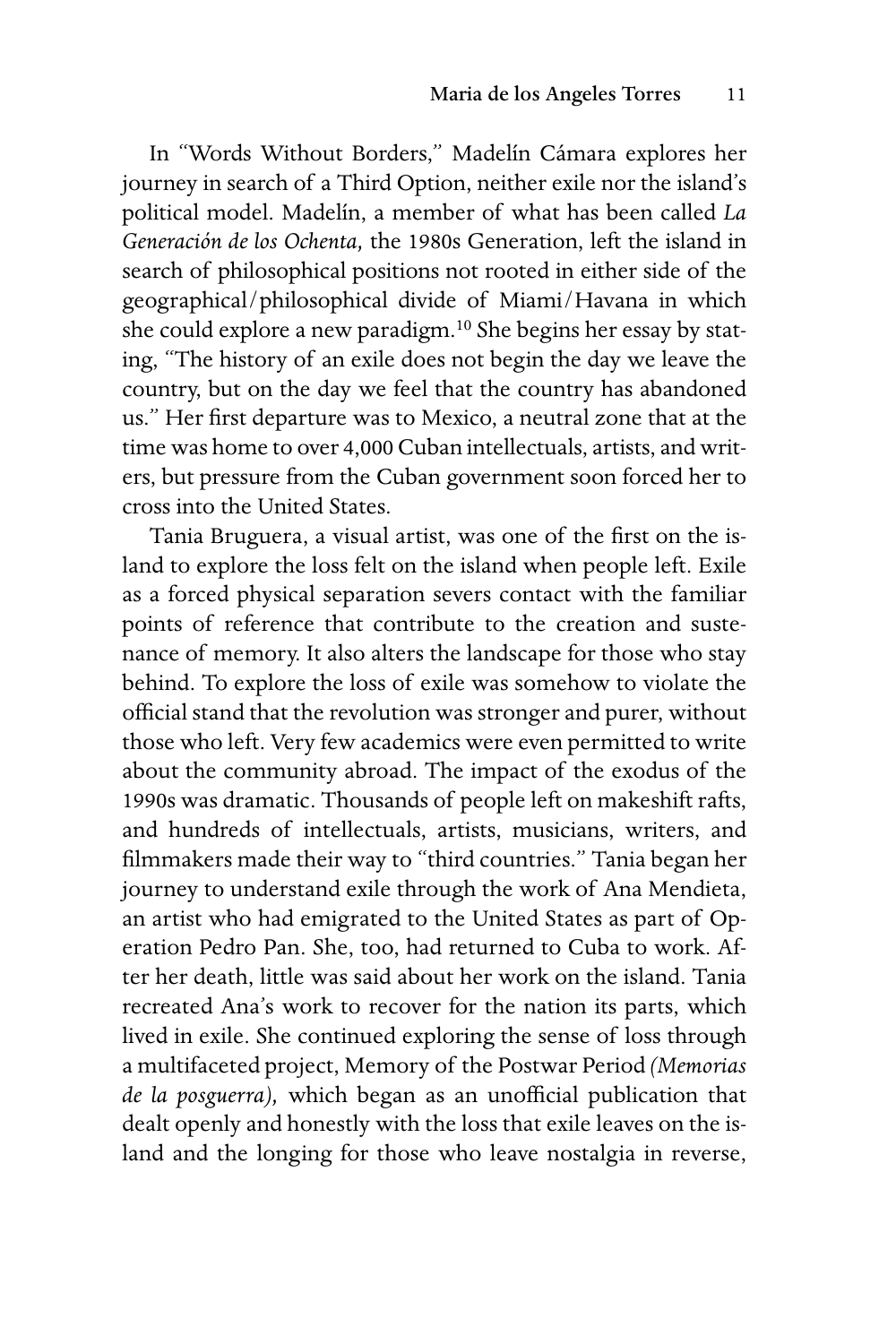some could say. Yet this project was short-lived; the official world censored it.

Ana's work is on the cover of our paperback edition. A cloth washed ashore finds an anchor on a piece of driftwood. Our journeys have made us who we are.

This book, which began in Miami looking toward the island, ends on the island as it gazes toward the exile community through her work. These are our journeys to nations and exiles, forbidden places for each of us yet deeply etched in our beings. Exiles and nations, after all, are constructions intimately woven into memories, recollections, and dreams. As all human constructions, they can be bound and unbound and even reconfigured through an ongoing process of reflection, confrontation, and creation.

# **Notes**

1. The post-revolutionary Cuban exodus was commonly classified by different waves defined by mode of entry and exit. These have included early exiles (1959–1961), when entry into the United States was facilitated by an extensive visa waiver program that ended at the time of the October Missile Crisis; the Freedom Flights (1965–1973), begun as a response to the Cuban government's opening of the port of Camarioca and permitting anyone wanting to pick up relatives to do so; Mariel (1980–1984), another opening of a port in Cuba and consequently, another immigration treaty; the Balsero crisis and low-intensity exile (1987–1995); and the present.

2. Vitier, Cintio. 1970. *Lo cubano en la poesía*. La Habana: Instituto del Libro.

3. Said, Edward. 2000. *Reflections on Exile and Other Essay,* pp. 176–77. Cambridge, Mass.: Harvard University Press.

4. Kaplan, Caren, Norma Alarcón, and Minoo Moallem, eds., 1999. *Between Woman and Nation: Nationalisms, Transnational Feminisms, and the State.* Durham: Duke University Press.

5. Kaplan, Caren. 1999. *Questions of Travel: Postmodern Discourses of Displacement.* Durham: Duke University Press.

6. Said, Edward. 1994. *Representations of the Intellectual.* New York: Vintage Books.

7. Kristeva, Julia. 1993. *Nations Without Nationalism.* New York: Columbia University Press.